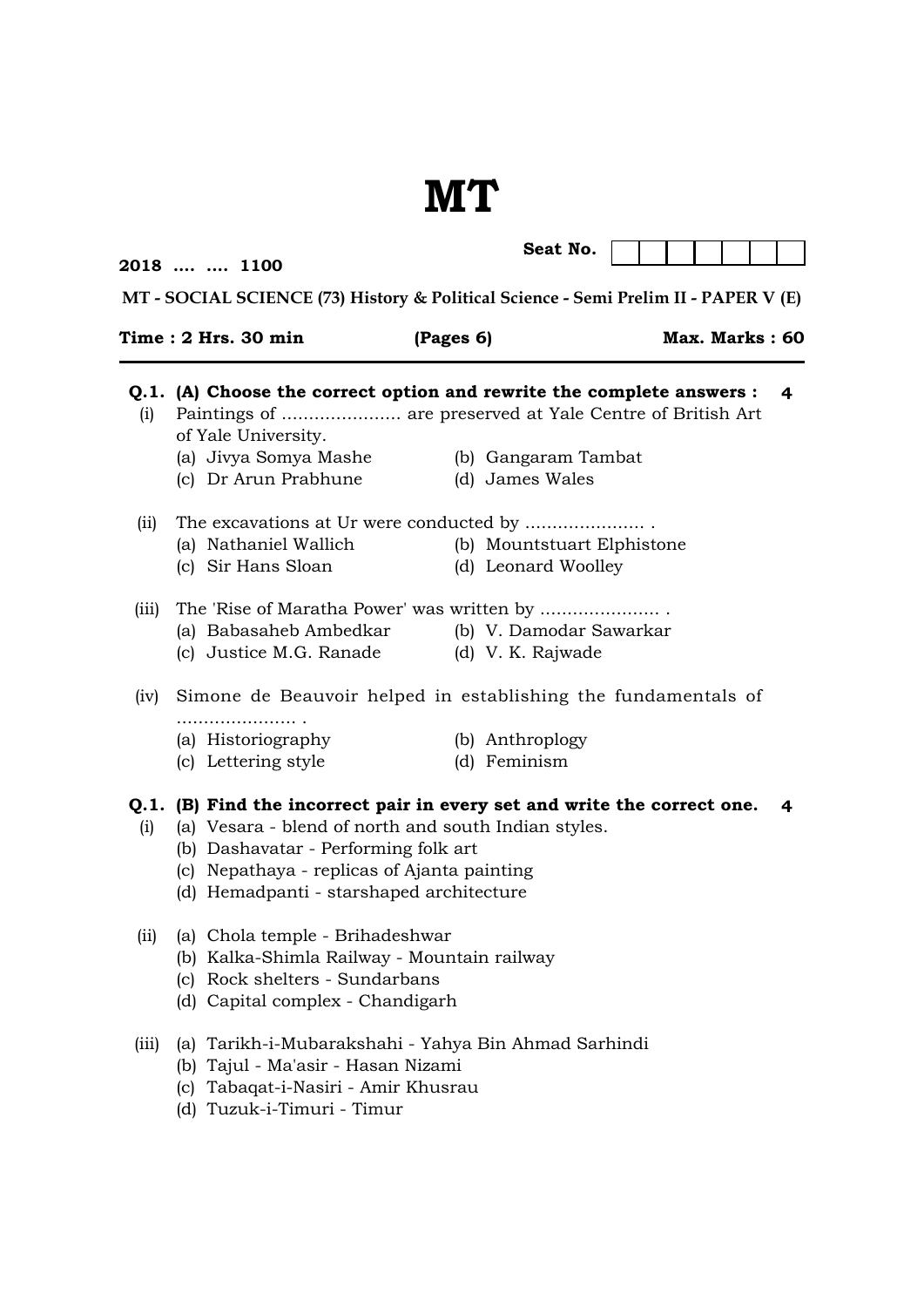#### **2/MT**

- (iv) (a) Georg Wilhelm Friedrich Hegel Reason in History
	- (b) Leopold von Ranke The Theory and Practice of History
	- (c) Herodotus The Histories
	- (d) Karl Marx Discourse on the Method

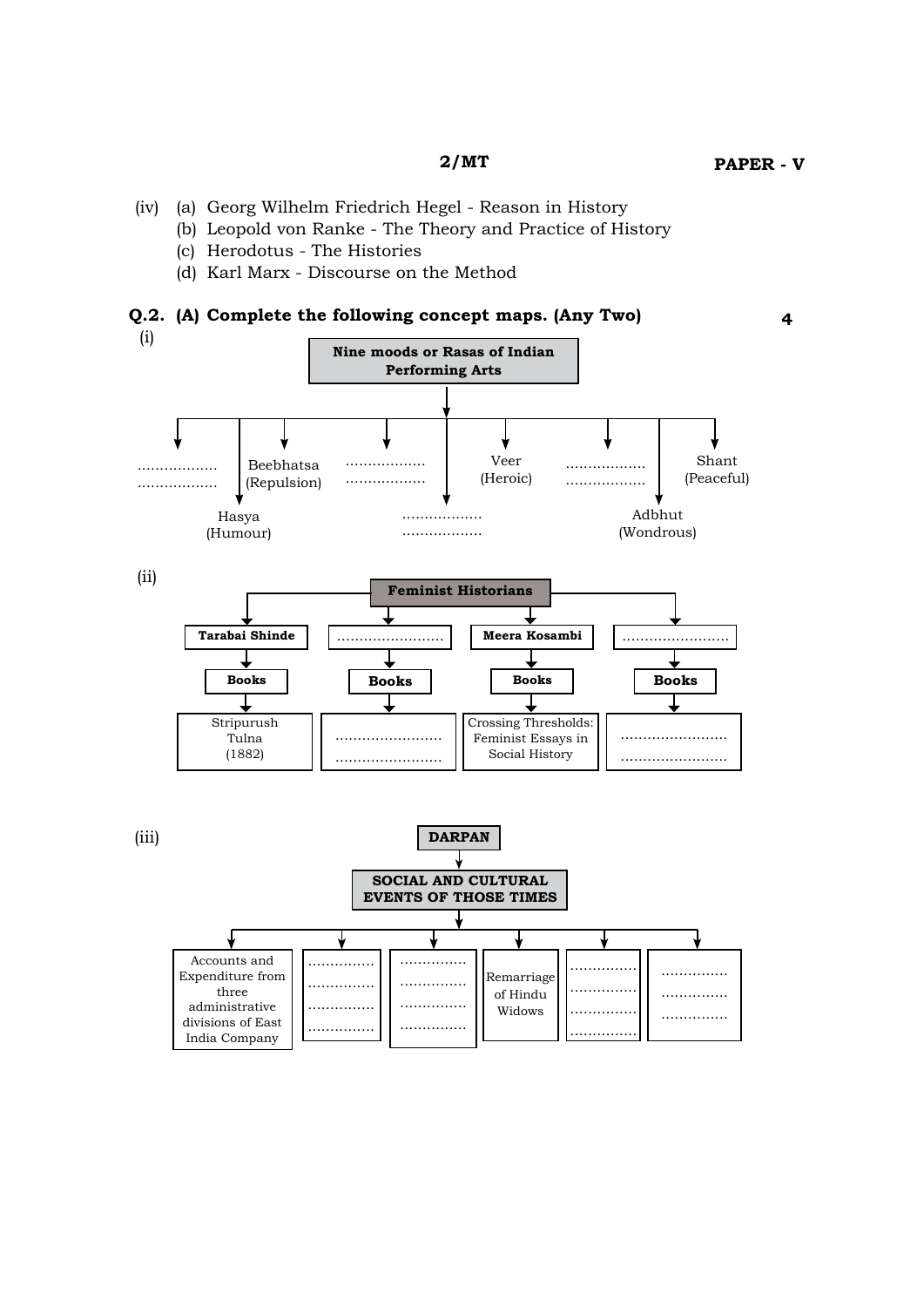**4**

**6**

**3/MT**

#### **Q.2. (B) Write the short notes. (Any Two)**

- (i) Maratha style of painting
- (ii) Bharat Ek Khoj
- (iii) Synthesis

#### **Q.3. (A) Explain the statements with reasons. (Any Two)**

- (i) Historical research, was driven to focus in depth, on various aspects of women's life.
- (ii) Writing of regional history received a momentum.
- (iii) The list of world heritage sites is announced by UNESCO.
- (iv) It is necessary to preserve the tradition like Chitrakathi, which is on the verge of extinction.
- (v) It is essential to study the history of technology.

## **Q.3. (B) Answer in brief. (Any Two)**

- (i) Explain the concept of 'Public History'.
- (ii) How are professional opportunities available in the field of sports?
- (iii) What is Marxist history?

## **Q.4. Read the following passage and answer the questions.**

Historical research, writing and studies are carried out with an objective of understanding the chronology of the past events and the events themselves. This is a continuous process.

In the physical and natural sciences the empirical (laboratory method of experiments and observation) method is used to verify the available knowledge. This method allows establishing laws that remain true irrespective of the time and space. Those laws can be tested and proved repeatedly.

In historical research it may not be possible to use the method of experiments and observation. This is so because we were not present in the historical time and space and the historical events cannot be recreated. Also in history it is not possible to establish laws that remain true irrespective of the time and space.

To begin, we need an expert who knows the language and script of a historical document in order to read it and understand its meaning. Also, the experts can examine the authenticity of the document by using criteria such as lettering style, author's style of writing, manufacturing date and type of paper, stamps of authority, etc. Such document is further scrutinized by historian with the help of relevant historical references.

(i) What is the objective of carrying out historical research, writing and studies?

**6**

**4**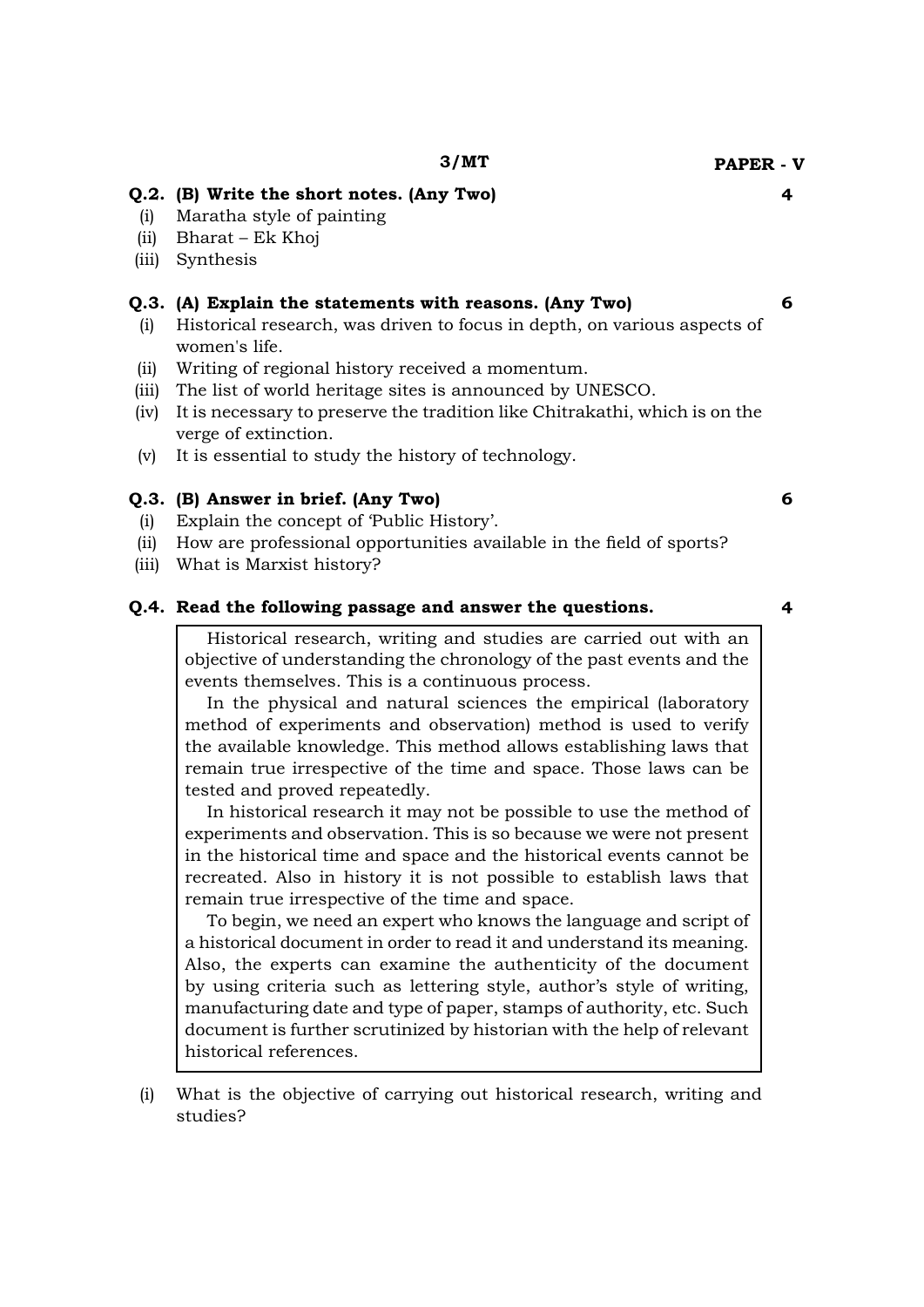#### **4/MT**

- (ii) Why is it not possible to used method of experiments and observation in historical research?
- (iii) Why is an expert in history required for historical research?
- (iv) Which method is used to verify knowledge in physical and natural research?

#### **Q.5. Answer in detail. (Any Two)**

- (i) How can we co-relate applied history with our present?
- (ii) What is the contribution Itihasacharya V. K. Rajwade to historiography?
- (iii) Observe the illustration and answer the questions : Picture of clay tablets.

- (a) What is the noteworthy feature of the museum in Mesopotamia?
- (b) When was the earliest museum discovered?
- (c) By whom were the excavations conducted and by whom was

 the museum built?

#### **POLITICAL SCIENCE**

## **Q.6. Choose the correct alternative.** (i) The essence of democracy is ...................... . (a) Universal adult franchise (b) Decentralization of power (c) Policy of reservation of seats (d) Judicial decisions (ii) Special voters' awareness campaign is run for ............................. (a) Election of the Election Commissioner (b) Curbing malpractices at voting booths (c) Voter's registration (d) Recognition of political parties (iii) ....................... was appointed as the first Chief Election Commissioner of Independent India. (a) Dr Rajendra Prasad (b) T. N. Sheshan (c) Sukumar Sen (d) Neela Satyanarayan **4**



- 
- **Paper V**

**8**

1 1

 $\mathcal{L}$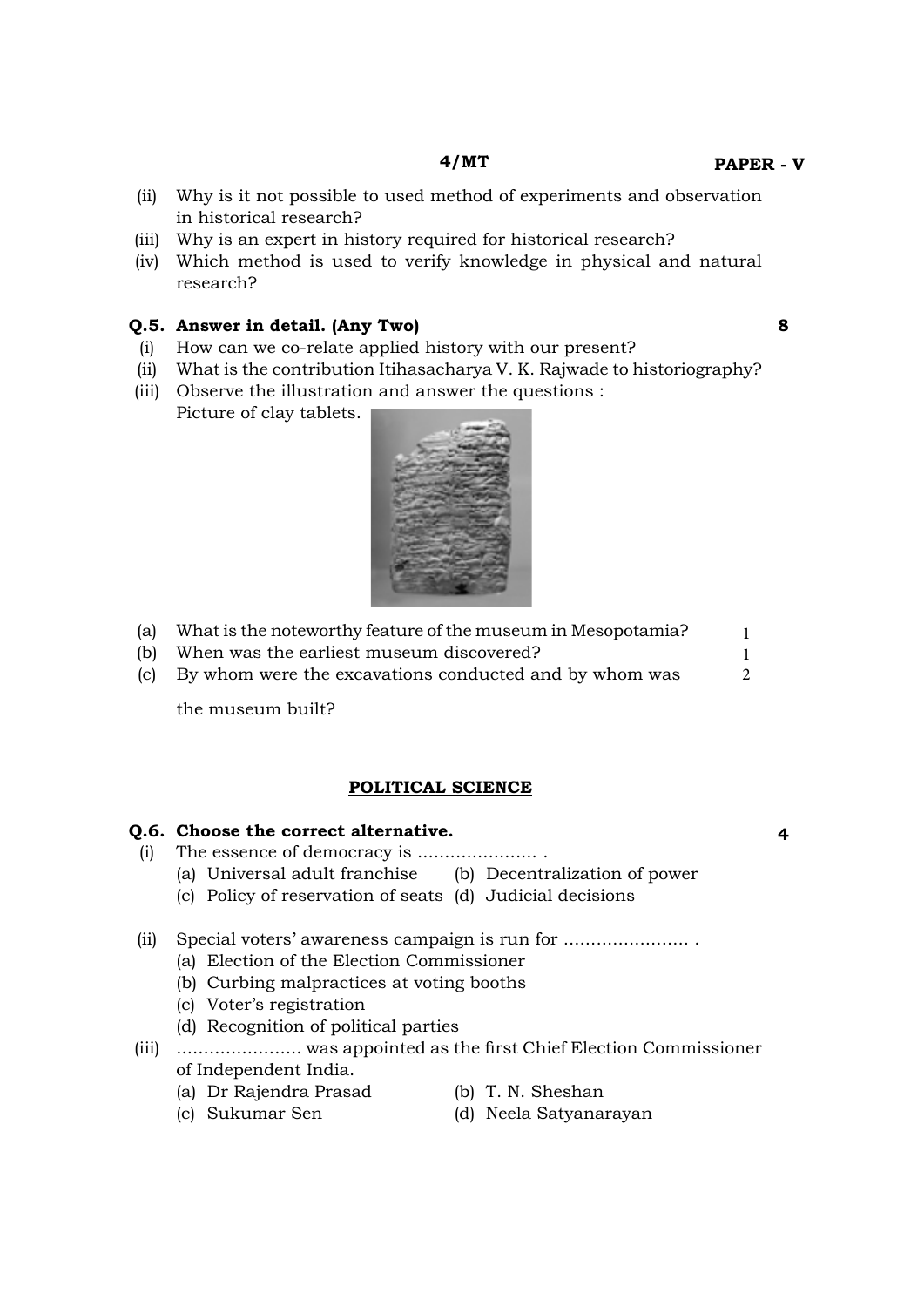#### **5/MT**

- (iv) Parliament while amending the constitution can not alter ................ (a) Emergency Provisions (b) Basic structure of the constitution (c) GST Laws (d) Directive Principles of State Policy
- **Q.7. Explain whether following statements are true or false with explanation. (Any Two)**
- (i) The State government decides as to when and in how many stages the elections would be held in a particular state.
- (ii) Indian democracy is considered the largest democracy in the world.
- (iii) Election commission lays down the code of conduct during elections.

#### **Q.8. (A) Explain the following concepts. (Any Two)**

- (i) Reorganizing the constituencies.
- (ii) Right to Information.
- (iii) Women representation in Loksabha.

## **Q.8. (B) Do as instructed. (Any Two)**

(i) (ii) **PROCESS OF ELECTION** Establishment of constituencies  $\Box$  Finalising voter's list ........................ ........................ ........................ .............................. .............................. Result of elections Resolution of dispute regarding election **Provision of the basic frame work of constitution** .................. .................. ........................ ......................... .................. .................. Freedom and equality .................... Democratic form of government

**4**

**4**

**4**